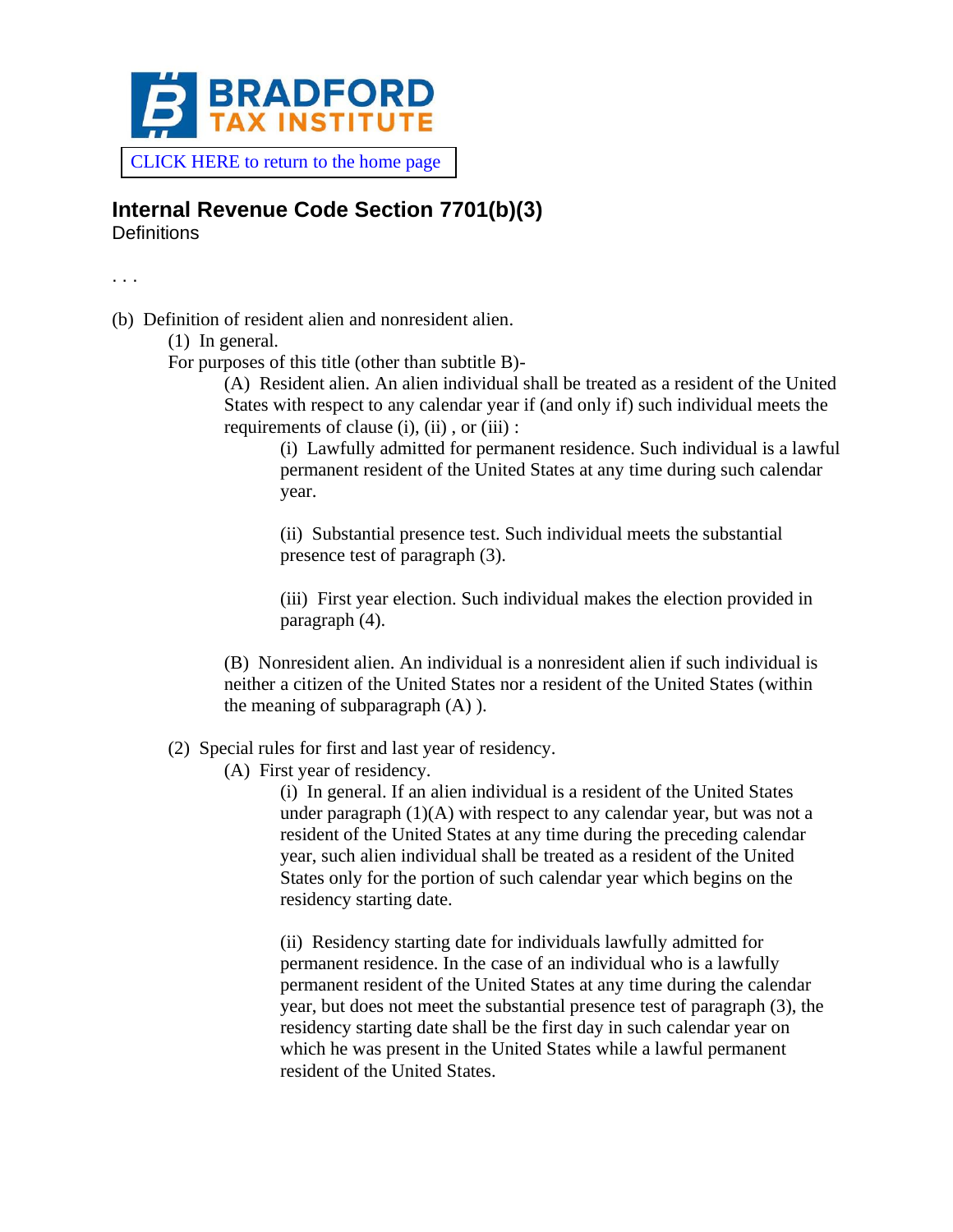(iii) Residency starting date for individuals meeting substantial presence test. In the case of an individual who meets the substantial presence test of paragraph (3) with respect to any calendar year, the residency starting date shall be the first day during such calendar year on which the individual is present in the United States.

(iv) Residency starting date for individuals making first year election. In the case of an individual who makes the election provided by paragraph (4) with respect to any calendar year, the residency starting date shall be the 1st day during such calendar year on which the individual is treated as a resident of the United States under that paragraph.

(B) Last year of residency. An alien individual shall not be treated as a resident of the United States during a portion of any calendar year if-

(i) such portion is after the last day in such calendar year on which the individual was present in the United States (or, in the case of an individual described in paragraph  $(1)(A)(i)$ , the last day on which he was so described),

(ii) during such portion the individual has a closer connection to a foreign country than to the United States, and

(iii) the individual is not a resident of the United States at any time during the next calendar year.

(C) Certain nominal presence disregarded.

(i) In general. For purposes of subparagraphs  $(A)(iii)$  and  $(B)$ , an individual shall not be treated as present in the United States during any period for which the individual establishes that he has a closer connection to a foreign country than to the United States.

(ii) Not more than 10 days disregarded. Clause (i) shall not apply to more than 10 days on which the individual is present in the United States.

## (3) Substantial presence test.

(A) In general. Except as otherwise provided in this paragraph, an individual meets the substantial presence test of this paragraph with respect to any calendar year (hereinafter in this subsection referred to as the "current year") if-

(i) such individual was present in the United States on at least 31 days during the calendar year, and

(ii) the sum of the number of days on which such individual was present in the United States during the current year and the 2 preceding calendar years (when multiplied by the applicable multiplier determined under the following table) equals or exceeds 183 days:

| In the case of days in: | The applicable multiplier is: |
|-------------------------|-------------------------------|
| Current year            |                               |
| 1st preceding year      | $\frac{1}{3}$                 |
| 2nd preceding year      | $\frac{1}{6}$                 |

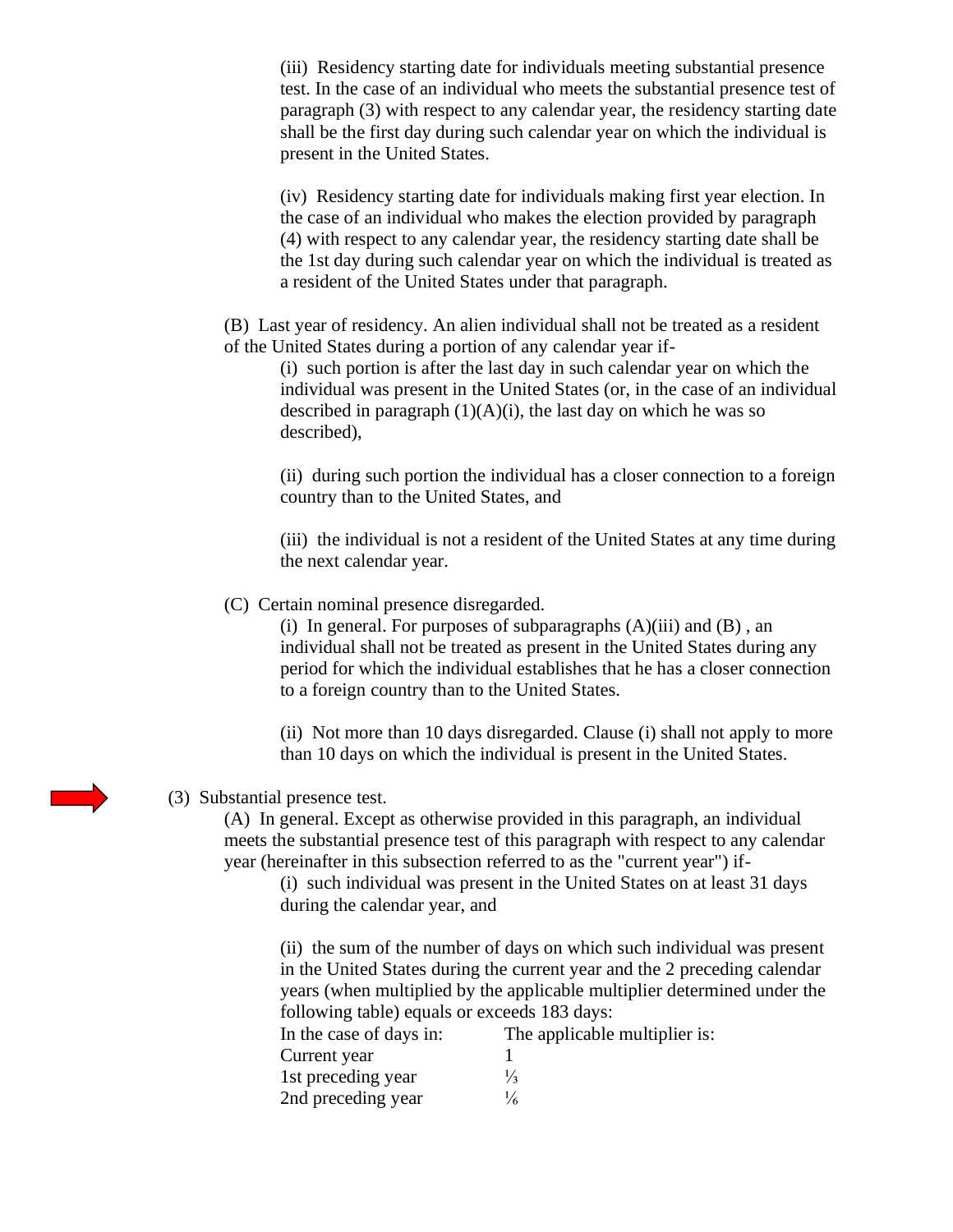(B) Exception where individual is present in the United States during less than one-half of current year and closer connection to foreign country is established. An individual shall not be treated as meeting the substantial presence test of this paragraph with respect to any current year if-

(i) such individual is present in the United States on fewer than 183 days during the current year, and

(ii) it is established that for the current year such individual has a tax home (as defined in section 911(d)(3) without regard to the second sentence thereof) in a foreign country and has a closer connection to such foreign country than to the United States.

(C) Subparagraph (B) not to apply in certain cases. Subparagraph (B) shall not apply to any individual with respect to any current year if at any time during such year-

(i) such individual had an application for adjustment of status pending, or

(ii) such individual took other steps to apply for status as a lawful permanent resident of the United States.

(D) Exception for exempt individuals or for certain medical conditions. An individual shall not be treated as being present in the United States on any day if-

(i) such individual is an exempt individual for such day, or

(ii) such individual was unable to leave the United States on such day because of a medical condition which arose while such individual was present in the United States.

## (4) First-year election.

(A) An alien individual shall be deemed to meet the requirements of this subparagraph if such individual-

(i) is not a resident of the United States under clause (i) or (ii) of paragraph (1)(A) with respect to a calendar year (hereinafter referred to as the "election year"),

(ii) was not a resident of the United States under paragraph  $(1)(A)$  with respect to the calendar year immediately preceding the election year,

(iii) is a resident of the United States under clause (ii) of paragraph  $(1)(A)$ with respect to the calendar year immediately following the election year, and

(iv) is both-

(I) present in the United States for a period of at least 31 consecutive days in the election year, and

(II) present in the United States during the period beginning with the first day of such 31-day period and ending with the last day of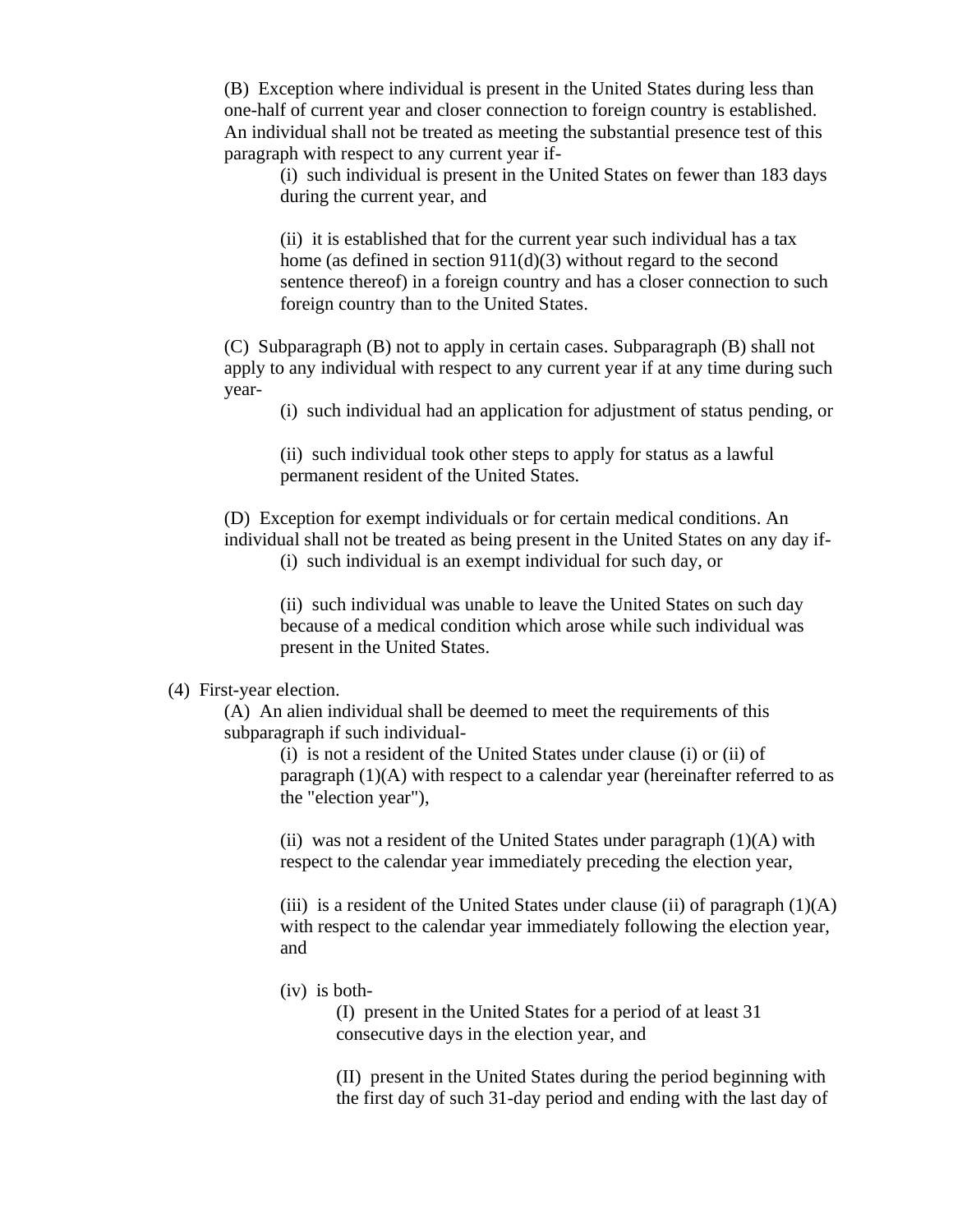the election year (hereinafter referred to as the "testing period") for a number of days equal to or exceeding 75 percent of the number of days in the testing period (provided that an individual shall be treated for purposes of this subclause as present in the United States for a number of days during the testing period not exceeding 5 days in the aggregate, notwithstanding his absence from the United States on such days).

(B) An alien individual who meets the requirements of subparagraph (A) shall, if he so elects, be treated as a resident of the United States with respect to the election year.

(C) An alien individual who makes the election provided by subparagraph (B) shall be treated as a resident of the United States for the portion of the election year which begins on the 1st day of the earliest testing period during such year with respect to which the individual meets the requirements of clause (iv) of subparagraph (A).

(D) The rules of subparagraph (D)(i) of paragraph (3) shall apply for purposes of determining an individual's presence in the United States under this paragraph.

(E) An election under subparagraph (B) shall be made on the individual's tax return for the election year, provided that such election may not be made before the individual has met the substantial presence test of paragraph (3) with respect to the calendar year immediately following the election year.

(F) An election once made under subparagraph (B) remains in effect for the election year, unless revoked with the consent of the Secretary.

- (5) Exempt individual defined.
- For purposes of this subsection-

(A) In general. An individual is an exempt individual for any day if, for such day, such individual is-

- (i) a foreign government-related individual,
- (ii) a teacher or trainee,
- (iii) a student, or

(iv) a professional athlete who is temporarily in the United States to compete in a sports event-

> (I) which is organized for the primary purpose of benefiting an organization which is described in section  $501(c)(3)$  and exempt from tax under section 501(a),

(II) all of the net proceeds of which are contributed to such organization, and,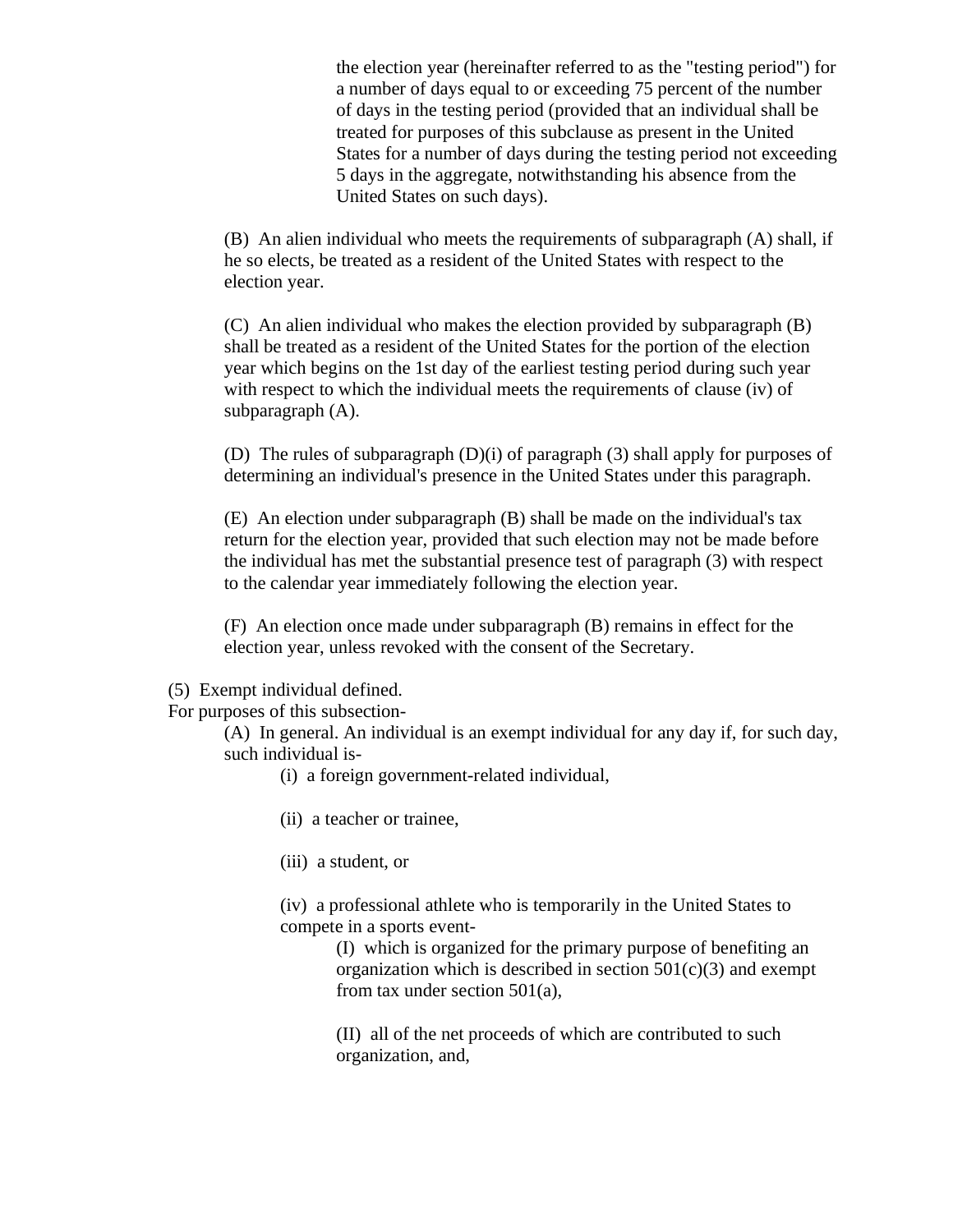(III) which utilizes volunteers for substantially all of the work performed in carrying out such event.

(B) Foreign government-related individual. The term "foreign governmentrelated individual" means any individual temporarily present in the United States by reason of-

(i) diplomatic status, or a visa which the Secretary (after consultation with the Secretary of State) determines represents full-time diplomatic or consular status for purposes of this subsection,

(ii) being a full-time employee of an international organization, or

(iii) being a member of the immediate family of an individual described in clause (i) or (ii).

- (C) Teacher or trainee. The term "teacher or trainee" means any individual- (i) who is temporarily present in the United States under subparagraph (J) or (Q) of section 101(15) of the Immigration and Nationality Act (other than as a student), and
	- (ii) who substantially complies with the requirements for being so present.
- (D) Student. The term "student" means any individual-
	- (i) who is temporarily present in the United States-

(I) under subparagraph (F) or (M) of section 101(15) of the Immigration and Nationality Act, or

(II) as a student under subparagraph  $(J)$  or  $(Q)$  of such section 101(15), and

- (ii) who substantially complies with the requirements for being so present.
- (E) Special rules for teachers, trainees, and students.

(i) Limitation on teachers and trainees. An individual shall not be treated as an exempt individual by reason of clause (ii) of subparagraph (A) for the current year if, for any 2 calendar years during the preceding 6 calendar years, such person was an exempt person under clause (ii) or (iii) of subparagraph (A). In the case of an individual all of whose compensation is described in section 872(b)(3) , the preceding sentence shall be applied by substituting "4 calendar years" for "2 calendar years".

(ii) Limitation on students. For any calendar year after the 5th calendar year for which an individual was an exempt individual under clause (ii) or (iii) of subparagraph (A) , such individual shall not be treated as an exempt individual by reason of clause (iii) of subparagraph (A), unless such individual establishes to the satisfaction of the Secretary that such individual does not intend to permanently reside in the United States and that such individual meets the requirements of subparagraph (D)(ii).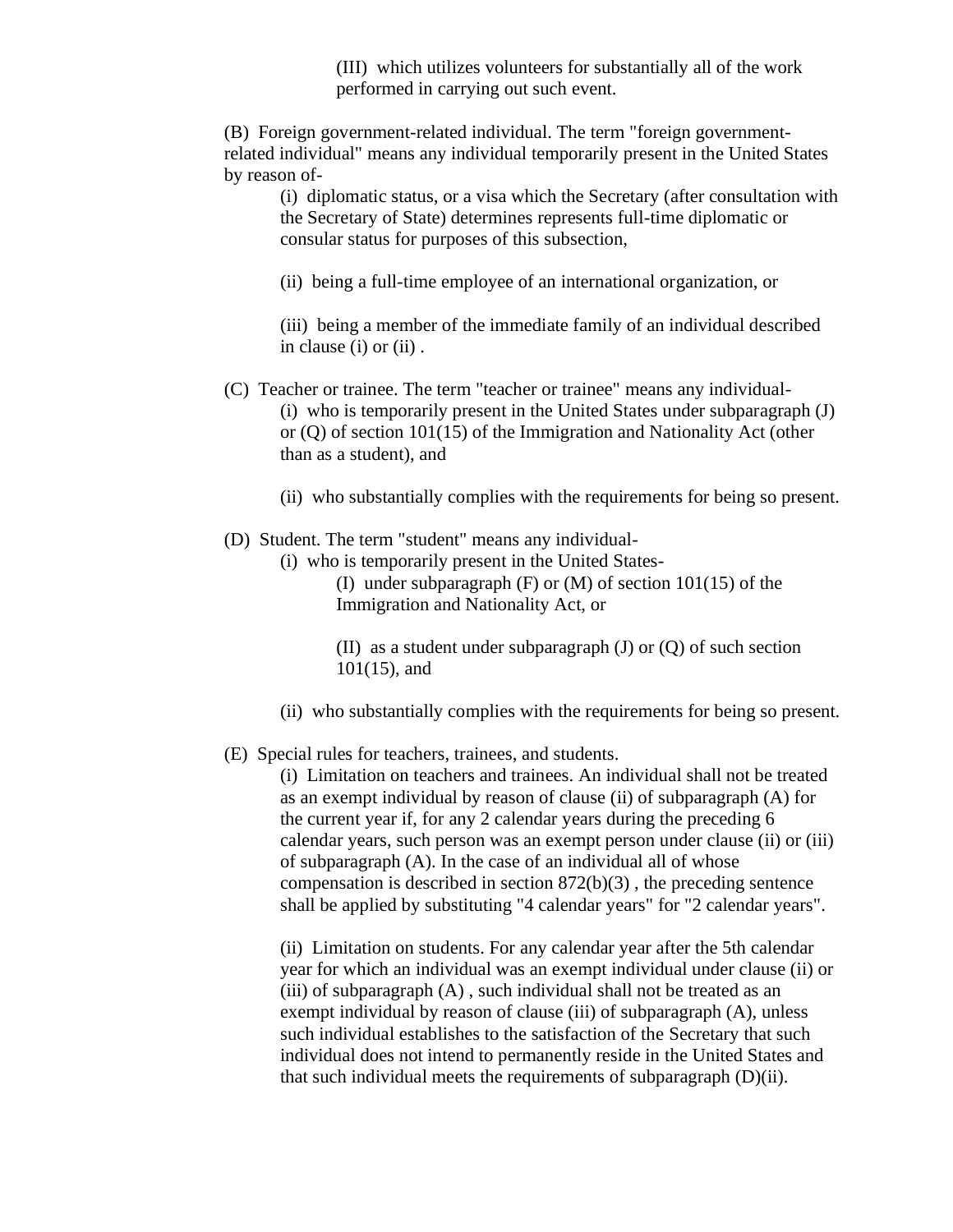(6) Lawful permanent resident.

For purposes of this subsection, an individual is a lawful permanent resident of the United States at any time if-

(A) such individual has the status of having been lawfully accorded the privilege of residing permanently in the United States as an immigrant in accordance with the immigration laws, and

(B) such status has not been revoked (and has not been administratively or judicially determined to have been abandoned).

An individual shall cease to be treated as a lawful permanent resident of the United States if such individual commences to be treated as a resident of a foreign country under the provisions of a tax treaty between the United States and the foreign country, does not waive the benefits of such treaty applicable to residents of the foreign country, and notifies the Secretary of the commencement of such treatment.

(7) Presence in the United States.

For purposes of this subsection-

(A) In general. Except as provided in subparagraph  $(B)$ ,  $(C)$ , or  $(D)$ , an individual shall be treated as present in the United States on any day if such individual is physically present in the United States at any time during such day.

(B) Commuters from Canada or Mexico. If an individual regularly commutes to employment (or self-employment) in the United States from a place of residence in Canada or Mexico, such individual shall not be treated as present in the United States on any day during which he so commutes.

(C) Transit between 2 foreign points. If an individual, who is in transit between 2 points outside the United States, is physically present in the United States for less than 24 hours, such individual shall not be treated as present in the United States on any day during such transit.

(D) Crew members temporarily present. An individual who is temporarily present in the United States on any day as a regular member of the crew of a foreign vessel engaged in transportation between the United States and a foreign country or a possession of the United States shall not be treated as present in the United States on such day unless such individual otherwise engages in any trade or business in the United States on such day.

(8) Annual statements.

The Secretary may prescribe regulations under which an individual who (but for subparagraph  $(B)$  or  $(D)$  of paragraph  $(3)$ ) would meet the substantial presence test of paragraph (3) is required to submit an annual statement setting forth the basis on which such individual claims the benefits of subparagraph  $(B)$  or  $(D)$  of paragraph  $(3)$ , as the case may be.

(9) Taxable year.